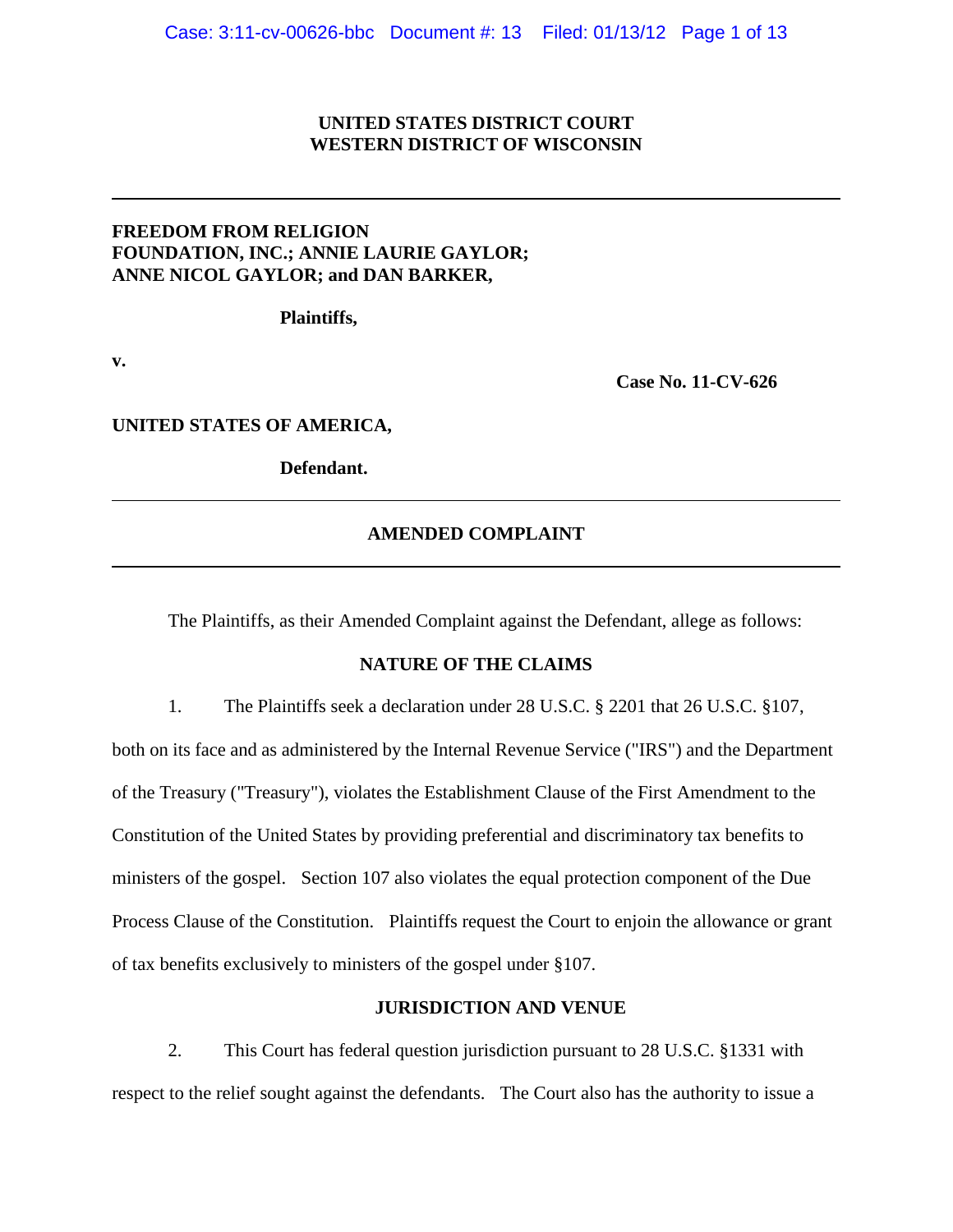### Case: 3:11-cv-00626-bbc Document #: 13 Filed: 01/13/12 Page 2 of 13

declaratory judgment under 28 U.S.C. § 2201. The Court further has the authority to award injunctive relief under 28 U.S.C. § 1343 and Fed. R. Civ. P. 65.

3. The United States has waived sovereign immunity, pursuant to 5 U.S.C. §702, for actions that seek specific relief other than money damages, as in this case; the waiver in §702, moreover, is not limited to claims brought pursuant to the review provisions contained in the Administrative Procedure Act.

4. The individual plaintiffs are federal taxpayers who object to the allowance of preferential and discriminatory tax benefits under the Revenue Code, including income tax exemptions for housing allowances paid as part of compensation to ministers of the gospel; the individual plaintiffs each receive a designated housing allowance from their employer, plaintiff FFRF, but their housing allowances do not qualify for income tax exemption because the individual plaintiffs are not religious clergy.

5. The individual plaintiffs are members of the plaintiff Freedom From Religion Foundation, Inc. ("FFRF").

6. Venue is appropriate in the District Court for the Western District of Wisconsin, pursuant to 28 U.S.C. §1391(e).

#### **PARTIES**

7. The plaintiff FFRF is a non-profit membership organization that advocates for the separation of church and state and educates on matters of non-theism. FFRF has 17,167 members, residing in every state of the United States and the District of Columbia, including more than 1,300 members in the State of Wisconsin.

8. FFRF represents and advocates on behalf of its members throughout the United States.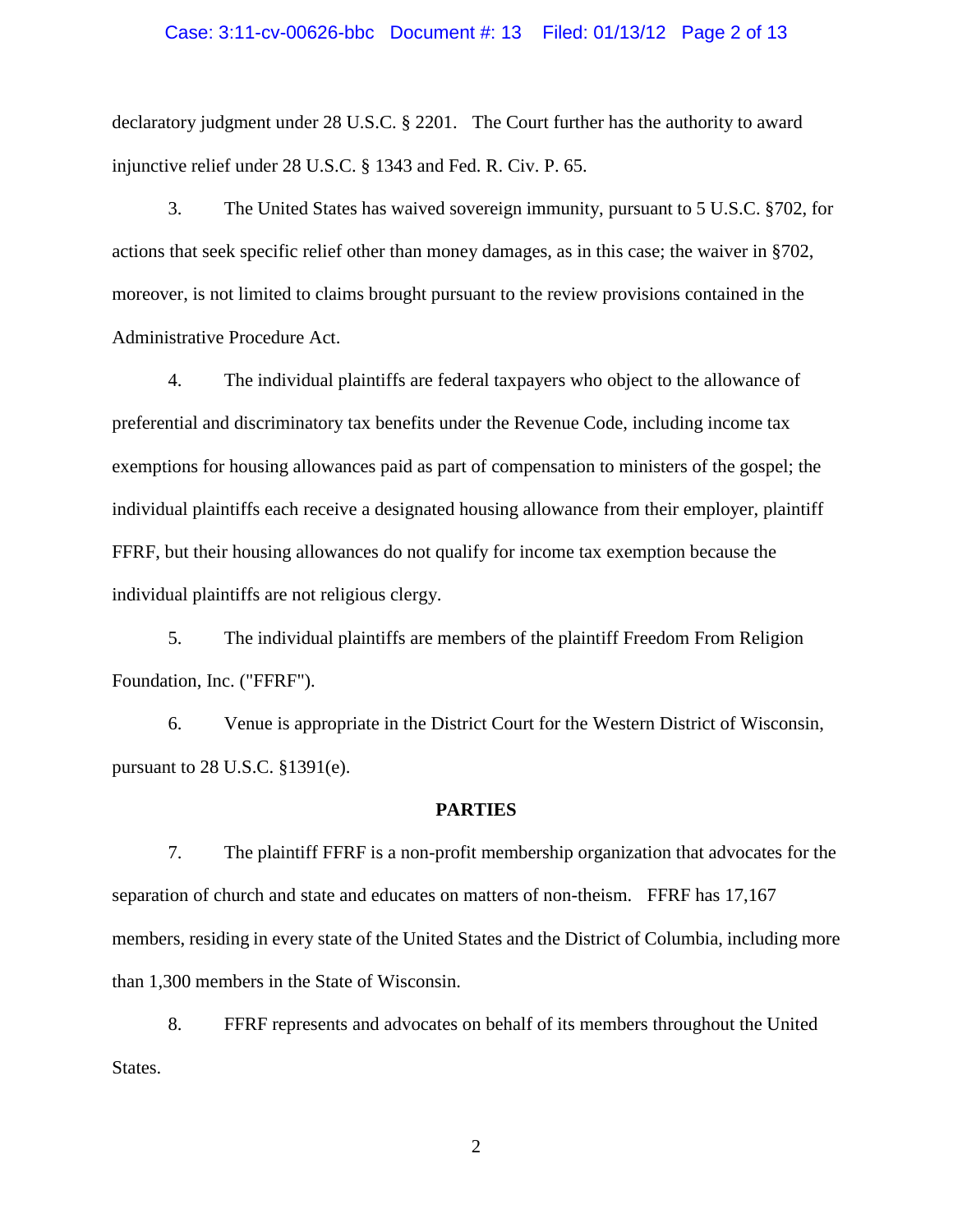### Case: 3:11-cv-00626-bbc Document #: 13 Filed: 01/13/12 Page 3 of 13

9. FFRF's membership includes individuals who are federal taxpayers residing in the Western District of Wisconsin, who are opposed to government preferences and favoritism toward religion; FFRF's principal office is in Madison, Wisconsin.

10. The plaintiff, Anne Nicol Gaylor, a federal taxpayer, resides in Madison, Wisconsin, and she is a Lifetime Member of, and President Emerita of FFRF; she is a non-believer who is opposed to government preferences and favoritism toward religion.

11. The plaintiff, Annie Laurie Gaylor, a federal taxpayer, also resides in Madison, Wisconsin, and she is a Lifetime Member of, and Co-President of FFRF; she is the Executive Editor of FFRF's periodical Free Thought Today, and she is a non-believer who is opposed to government preferences and favoritism toward religion.

12. The plaintiff, Dan Barker, a federal taxpayer, also resides in Madison, Wisconsin, and he is a Lifetime Member of, and Co-President of FFRF; he is Public Relations Director of FFRF, and he also is a non-believer who is opposed to governmental preferences and favoritism toward religion. He is an ordained minister who previously was able to utilize the housing allowance paid to him by church employers and he could exclude such payments from his taxable income. He is no longer a preaching minister, and he does not qualify for the housing allowance under §107 provided by FFRF, a non-profit that promotes non-belief.

13. The individual plaintiffs each currently receive a housing allowance designated by the FFRF Executive Council, FFRF's governing body; the designated housing allowances paid to the individual plaintiffs by their employer FFRF do not exceed the plaintiffs' housing-related expenses.

14. Timothy Geithner ("Geithner"), is the Secretary of the United States Department of the Treasury, with a principal address of 1500 Pennsylvania Avenue N.W., Washington, D.C.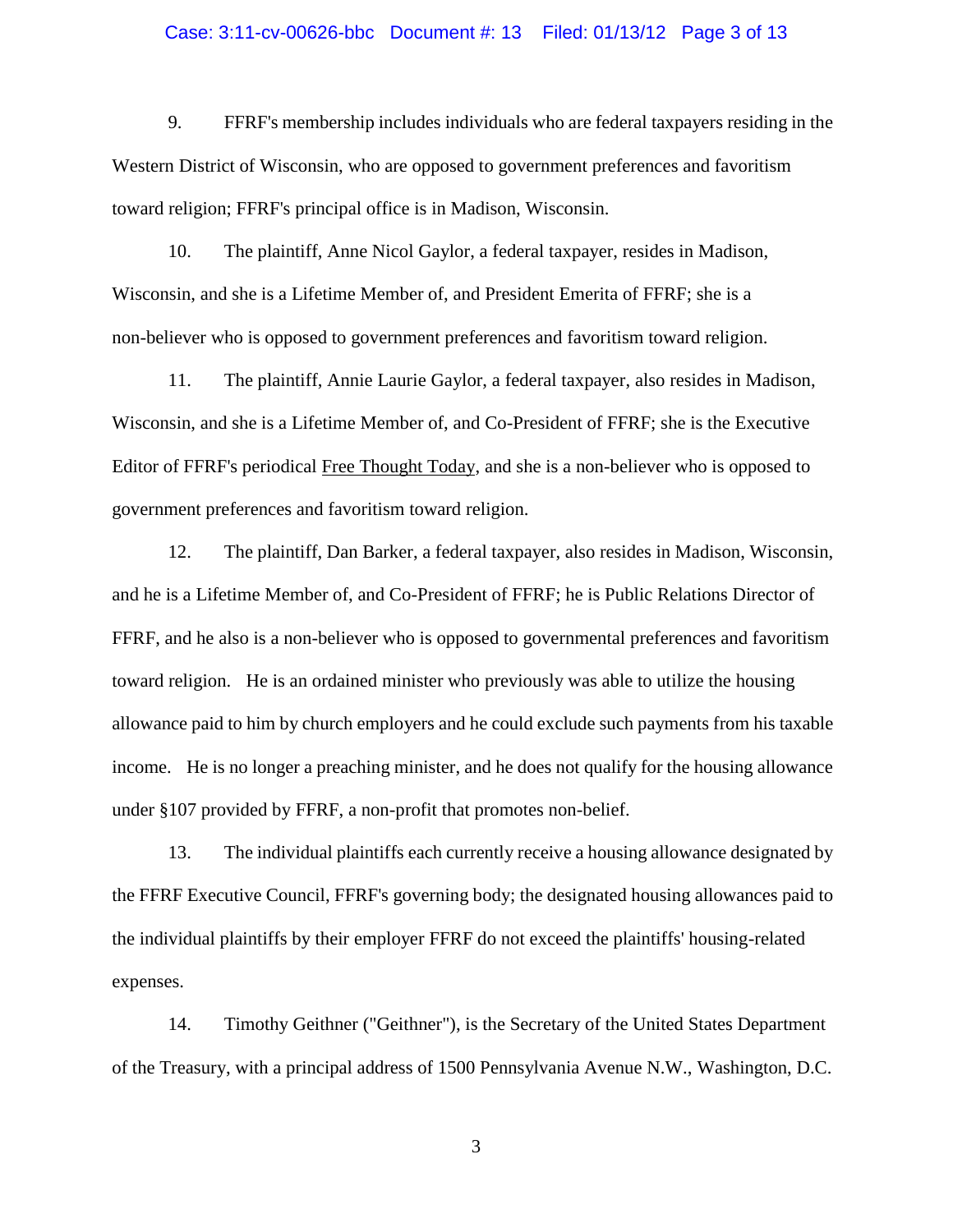### Case: 3:11-cv-00626-bbc Document #: 13 Filed: 01/13/12 Page 4 of 13

20220; relief is sought against Geithner in his official capacity, and as such this action is deemed to include the United States of America.

15. Douglas Shulman ("Shulman"), is the Commissioner of the Internal Revenue Service, with a principal address of 1111 Constitution Avenue N.W., Washington, D.C. 20224; relief is sought against Shulman in his official capacity, and as such this action is deemed to include the United States of America.

## **THE ESTABLISHMENT CLAUSE IS VIOLATED BY EXCLUSIVE AND DISCRIMINATORY TAX BENEFITS**

16. The Establishment Clause of the First Amendment to the United States Constitution provides that "Congress shall make no law respecting an establishment of religion."

17. Section 107 of the Internal Revenue Code violates the Establishment Clause because it provides preferential and discriminatory tax benefits exclusively to ministers of the gospel; church ministers can pay virtually all of their housing costs with tax-free dollars under §107, and implementing regulations, but other taxpayers, like the plaintiffs, are denied this benefit, as §107 is administered and enforced by the Internal Revenue Service.

18. The §107 tax exclusion can be used by ministers for virtually all of the costs of home ownership, including: Down payment on a home; home mortgage payments, including both interest and principal; real estate taxes; personal property tax; fire and homeowners liability insurance; rental payments; and cost of acquiring a home (i.e. legal fees, bank fees, title fees, etc.). The housing allowance can also be used for maintaining a home. Eligible costs or expenses include: Home improvements; minor repairs; utilities; furnishings and appliances (dishwasher, TV, refrigerator, pool table, vacuum cleaner, personal computer, etc.); home décor (rugs, curtains, plaints, knick knacks, wallpaper, paint, towels, bedding, etc.); lawn care (lawnmower,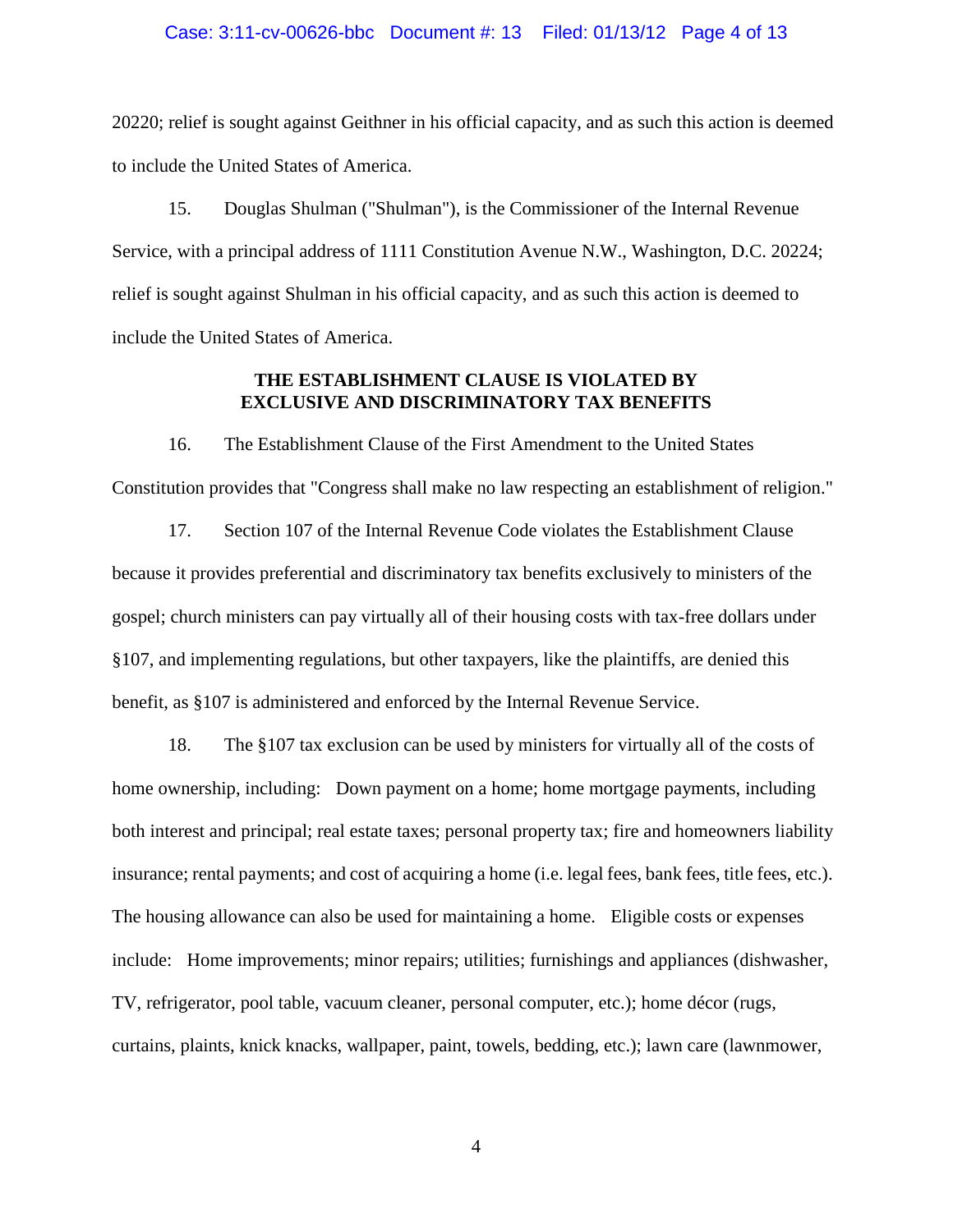### Case: 3:11-cv-00626-bbc Document #: 13 Filed: 01/13/12 Page 5 of 13

garden hose, sod, landscape tools, etc.); basic telephone services; cable TV; internet service; pest control; and miscellaneous (light bulbs, cleaning supplies, carpet cleaning, etc.).

19. Preferential and discriminatory tax benefits provided exclusively to religious clergy violate the Establishment Clause; neutrality is required by the Establishment Clause, which means that tax benefits cannot be preferentially provided to ministers of the gospel -- and discriminatorily denied to other taxpayers who receive similar housing allowances, including the individual plaintiffs in this case.

20. Section 107 of the Revenue Code, both on its face and as administered by Geithner and Shulman, and the federal agencies they oversee, violates the Establishment Clause of the First Amendment because it provides tax benefits only to "ministers of the gospel," rather than to a broad class of taxpayers.

21. Section 107 was adopted in 1954, as a reaction to Cold War antipathy to atheism, and it was intended to subsidize, promote, endorse, favor, and advance churches, religious organizations, and "ministers of the gospel;" §107 also discriminates against the individual plaintiffs who cannot receive the same tax benefits because they are not practicing religious clergy, although they otherwise receive designated housing allowances.

22. In order to administer and apply § 107, moreover, the IRS and the Treasury Department must make sensitive, fact intensive, intrusive, and subjective determinations dependent on religious criteria and inquiries, such as whether certain activities constitute "religious worship" or "sacerdotal functions;" whether a member of the clergy is "duly ordained, commissioned, or licensed;" or whether a Christian college or other organization is "under the authority of" a church or denomination; or whether a full-time cantor in the Jewish faith qualifies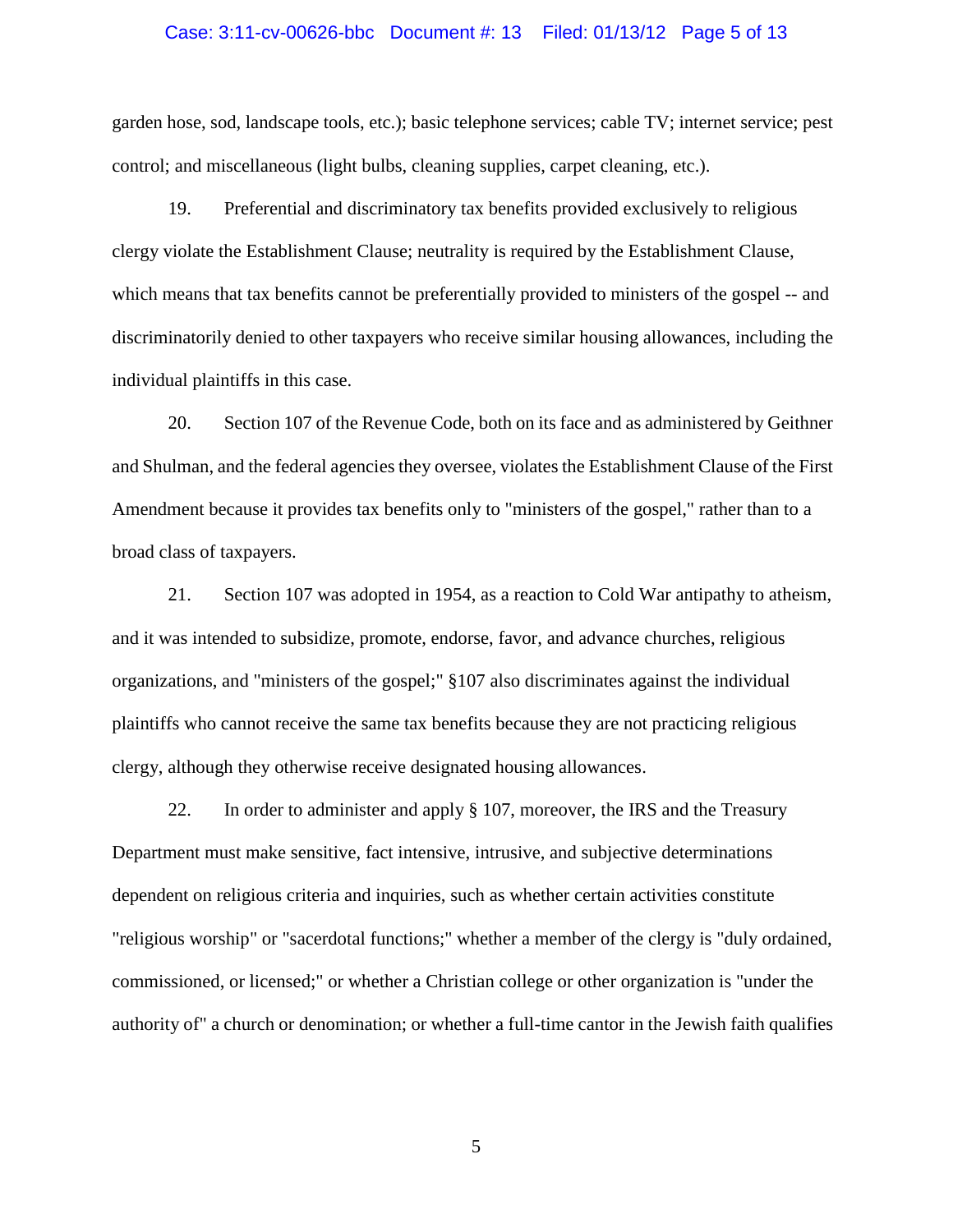## Case: 3:11-cv-00626-bbc Document #: 13 Filed: 01/13/12 Page 6 of 13

as a minister of the gospel. These and other determinations result in "excessive entanglement"

between church and state contrary to the Establishment Clause.

## **APPLICABLE PROVISIONS OF THE INTERNAL REVENUE CODE AND TREASURY REGULATIONS**

23. Section 107 of the Internal Revenue Code (26 U.S.C. § 107) provides as follows:

In the case of a minister of the gospel, gross income does not include --

(1) the rental value of a home furnished to him as part of his compensation; or

(2) the rental allowance paid to him as part of his compensation, to the extent used by him to rent or provide a home and to the extent such allowance does not exceed the fair rental value of the home, including furnishings and appurtenances such as a garage, plus the cost of utilities.

24. Section 107 permits only ministers of the gospel performing religious services to

exclude from their taxable income that portion of their compensation that is designated as a

housing allowance or housing provided in-kind.

25. In order to claim the housing allowance, the allowance must be provided as compensation for services that are classified as the duties of a minister of the gospel; this condition is unrelated to any requirement that the minister's residence be used to perform the services of a minister.

26. Even retired ministers of the gospel are eligible to claim the exclusion for the housing allowance because the allowance is deemed by the IRS to have been paid as part of the retired minister's compensation for past services as a minister.

27. Section 1.107 1(a) of the Income Tax Regulations ("regulations") implements §107 and provides as follows:

In order to qualify for the exclusion, the home or rental allowance must be provided as remuneration for services which are "ordinarily the duties of a minister of the gospel." In general, the rules provided in §1.1402(c) 5 will be applicable to such determination. Examples of specific services the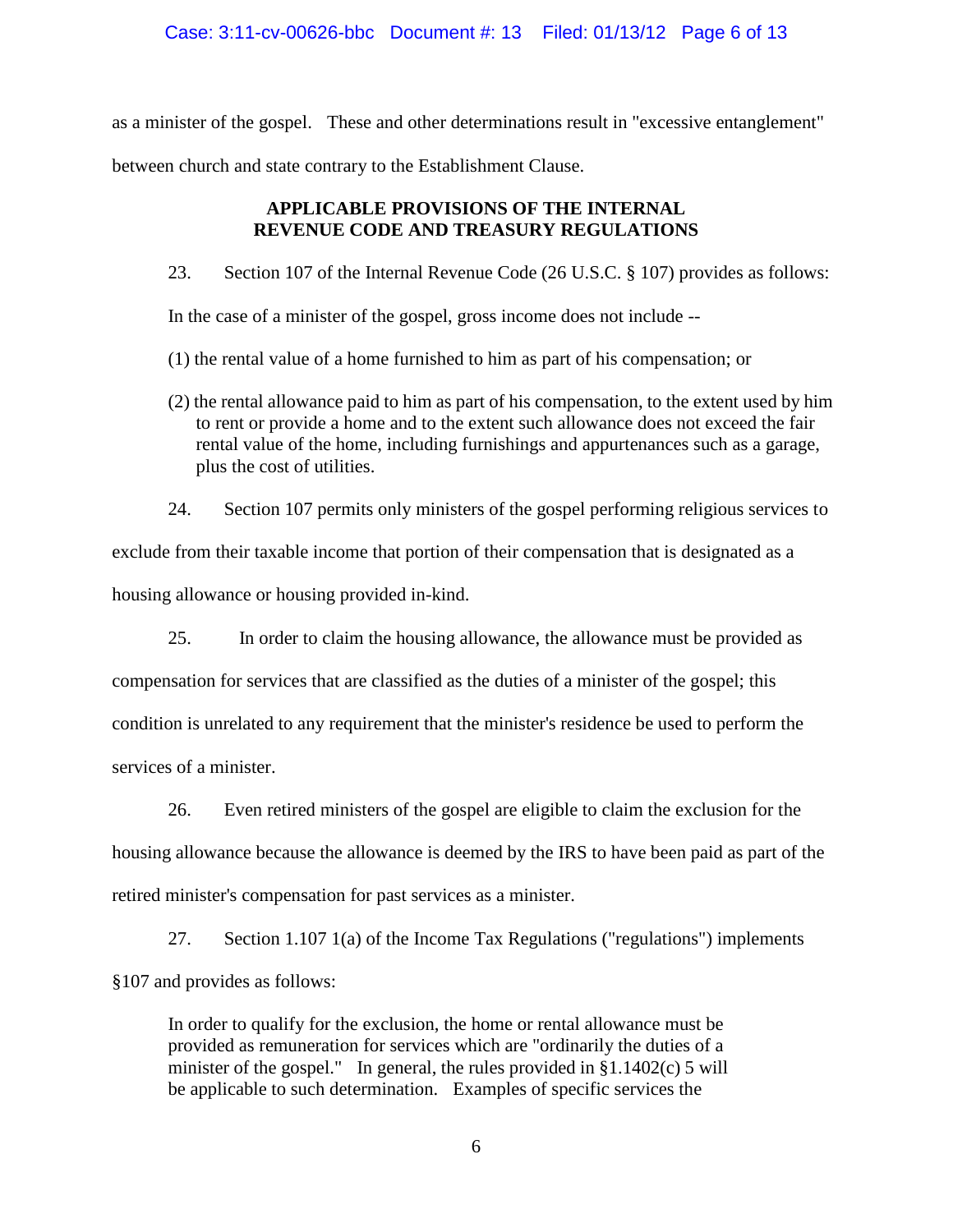performance of which will be considered duties of a minister for purposes of §107 include the performance of sacerdotal functions, the conduct of religious worship, the administration and maintenance of religious organizations and their integral agencies, and the performance of teaching and administrative functions at theological seminaries.

28. Although neither §107 of the Code, nor §1.107 1 of the Treasury Regulations, limits the tax benefits of §107 to ministers who are "duly ordained, commissioned, or licensed," the IRS requires that a minister of the gospel be "duly ordained, commissioned, or licensed" in order for the minister to be entitled to tax benefits.

29. The Treasury regulations do not clarify the meaning of "duly ordained,

commissioned, or licensed," and difficult determinations must be made by the IRS as to whether this requirement is satisfied.

30. The §107 exclusion is available, according to the IRS, only when the minister is given use of a home or receives a housing allowance as compensation for service performed "in the exercise of" his or her ministry, a requirement borrowed from 26 U.S.C. §1402(c)(4).

31. The Treasury regulations under §1402(c)(4) contain detailed rules for determining the circumstances under which services performed by a minister are "in the exercise of" his or her ministry.

32. Section 1.1402(c) 5(b)(2) of the Treasury regulations provides that service performed by a minister in the exercise of a ministry includes: 1) the ministration of sacerdotal functions; 2) the conduct of religious worship; and 3) the control, conduct and maintenance of religious organizations (including the religious boards, societies, and other integral agencies of such organizations) under the authority of a religious body constituting a church or church denomination.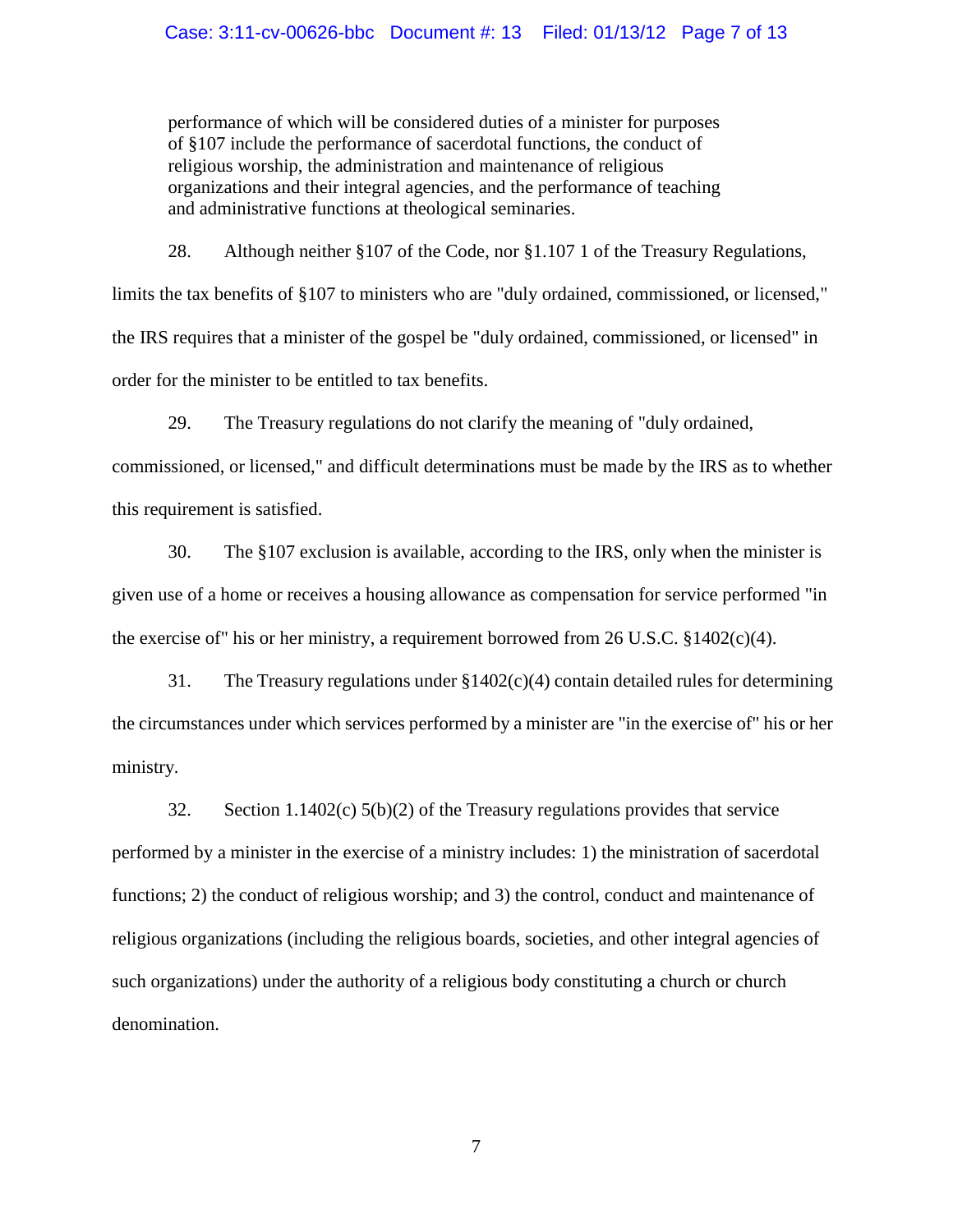### Case: 3:11-cv-00626-bbc Document #: 13 Filed: 01/13/12 Page 8 of 13

33. Section 1.1402(c) 5(b)(2)(ii) of the Treasury regulations further provides that service performed by a minister in the control, conduct and maintenance of a religious organization relates to directing, managing, or promoting the activities of such organization. This section also provides that any religious organization is deemed to be under the authority of a religious body constituting a church or church denomination if it is organized and dedicated to carrying out the tenets and principles of a faith in accordance with either the requirements or sanctions governing the creation of institutions of the faith. The term "religious organization" has the same meaning and application as is given to the term for income tax purposes.

34. Section 1.1402(c) 5(b)(2)(iv) of the Treasury regulations also provides in relevant part that if a minister is performing service for an organization which is operated as an integral agency of a religious organization under the authority of a religious body constituting a church or church denomination, all service performed by the minister in the control, conduct, and maintenance of such organization is in the exercise of his ministry, including purely secular duties.

35. The necessary determinations under §107 require that a significant amount of evidence be brought before the IRS to prove that an individual is in fact a minister for purposes of §107.

36. The inquiries under §107 require complex inquiries into the tenets of religious orthodoxy. Questions regarding church hierarchy also must be addressed when applying §107 because a religious organization is deemed to be under the authority of a church or church denomination if it is organized and dedicated to carrying out the tenets and principles of a faith in accordance with either the requirements or sanctions governing the creation of institutions of the faith.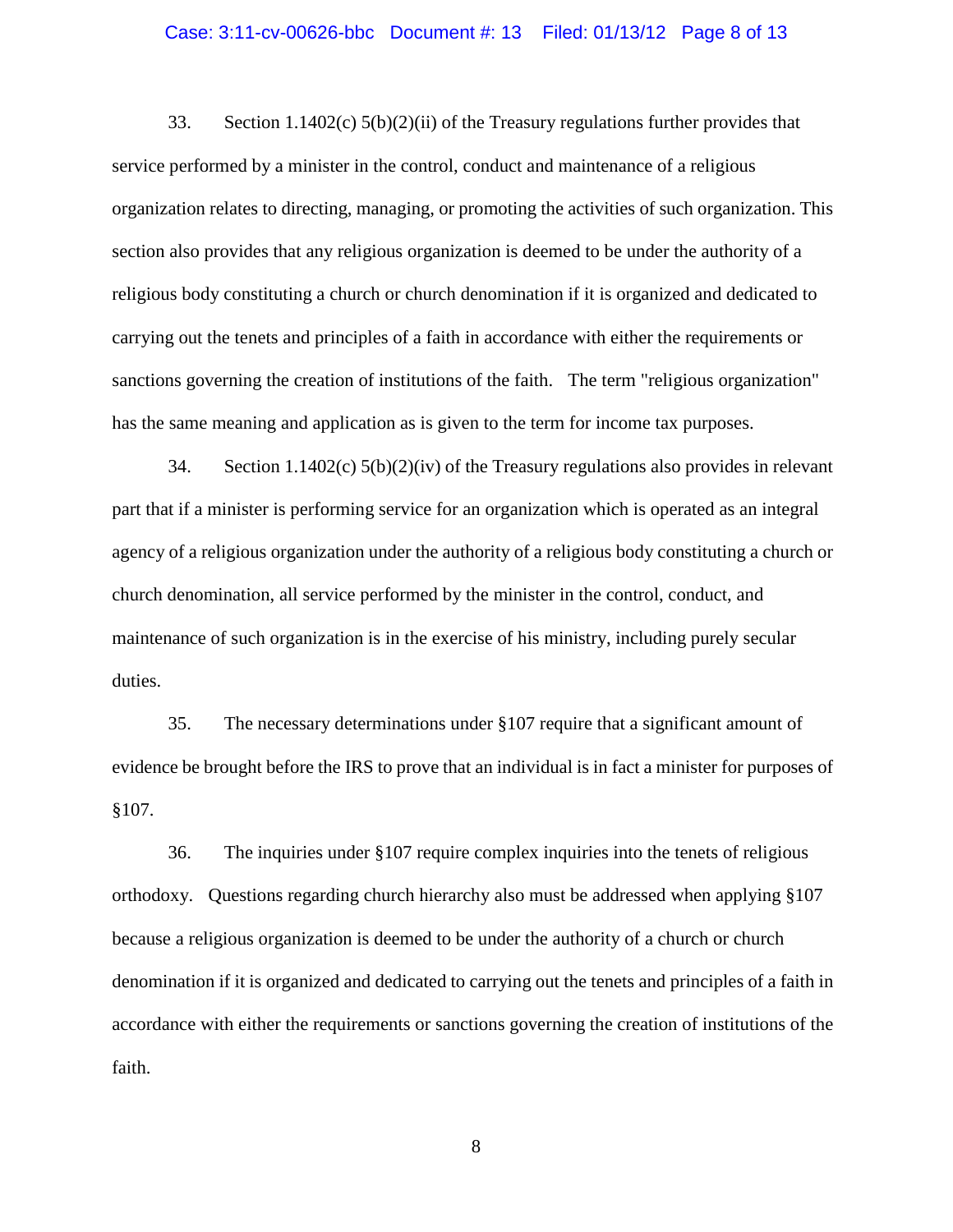### Case: 3:11-cv-00626-bbc Document #: 13 Filed: 01/13/12 Page 9 of 13

37. The IRS is regularly required to make purely religious determinations in administering §107.

38. The intricacy of the religious questions arising under §107 create entanglement between the government and religion; difficult determinations must be made, for example, as to whether an organization constitutes an integral agency of a church; the IRS has consistently ruled that ordained ministers who teach at schools that are "integrally" related to churches are performing services within the exercise of a ministry, no matter what they teach; college administrators, and even basketball coaches, as well as teachers, therefore, qualify for the benefits of §107 if they are ordained as ministers.

## **FEDERAL TAX BENEFITS AVAILABLE EXCLUSIVELY TO MINISTERS VIOLATE THE ESTABLISHMENT CLAUSE AND THE DUE PROCESS CLAUSE OF THE UNITED STATES CONSTITUTION**

39. Section 107 of the Revenue Code provides preferential and discriminatory benefits to "ministers of the gospel," which benefits are not provided to other taxpayers who receive housing allowances, such as the individual plaintiffs.

40. Section 107 provides a benefit that is not neutrally available to other taxpayers receiving housing allowances, including the individual plaintiffs.

41. Section 107, as administered and applied by the IRS and Treasury Department, directly benefits ministers and religion, most significantly by lowering a minister's tax burden, while discriminating against the individual plaintiffs solely on the basis of religious criteria.

42. Section 107 was not adopted in order to abate any substantial burden on free exercise rights.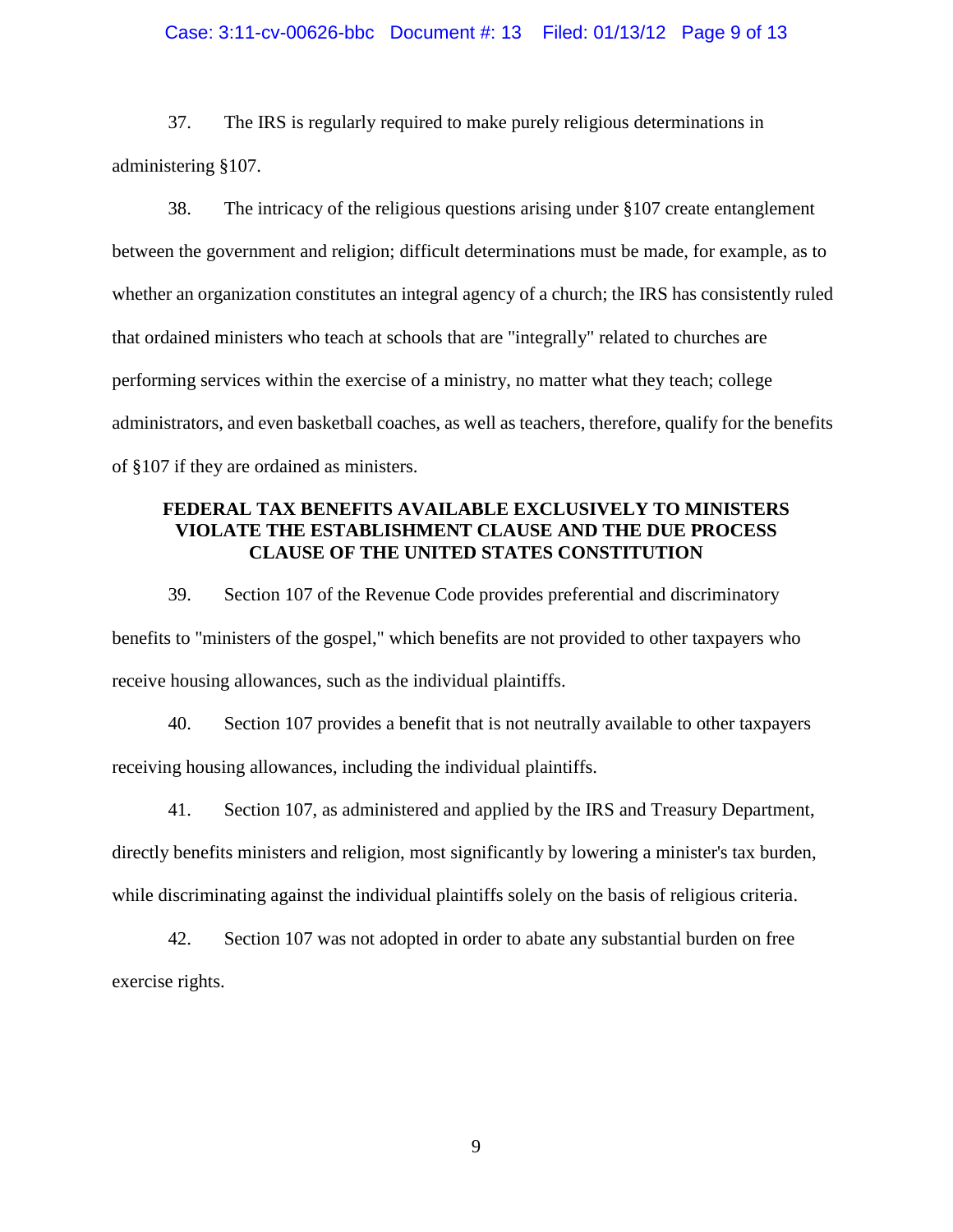### Case: 3:11-cv-00626-bbc Document #: 13 Filed: 01/13/12 Page 10 of 13

43. Section 107 provides a benefit to religion via the clergy housing exclusion, but a comparable exclusion is not available to other employees receiving housing allowances, including the individual plaintiffs.

44. Section 107, on its face and as administered by the IRS and the Treasury Department, provides benefits exclusively to ministers; the resulting Internal Revenue Code includes regulations that are not neutral and generally applicable to other taxpayers on a secular basis.

45. Section 107 has the effect of fostering governmental entanglement with religion, precisely in order to limit the tax benefits provided by §107 to religious clergy; the IRS must make complex, intrusive and subjective inquiries into religious matters when applying §107 in order to limit its preferential scope to ministers of the gospel.

46. Section 107, both on its face and as administered by Geithner and Shulman, violates the Establishment Clause of the First Amendment, and therefore the IRS and Treasury Department should be enjoined from further allowing such tax benefits exclusively to ministers of the gospel.

47. The discriminatory benefits allowed by §107, as administered by the IRS and Treasury Department, imposes obligations on the individual plaintiffs that are not imposed on ministers, which burden on the plaintiffs results exclusively from the application of religious criteria.

48. The individual plaintiffs would be entitled to claim a housing allowance exclusion from income -- but for the religious criteria applied by the IRS and Treasury Department in administering and applying §107.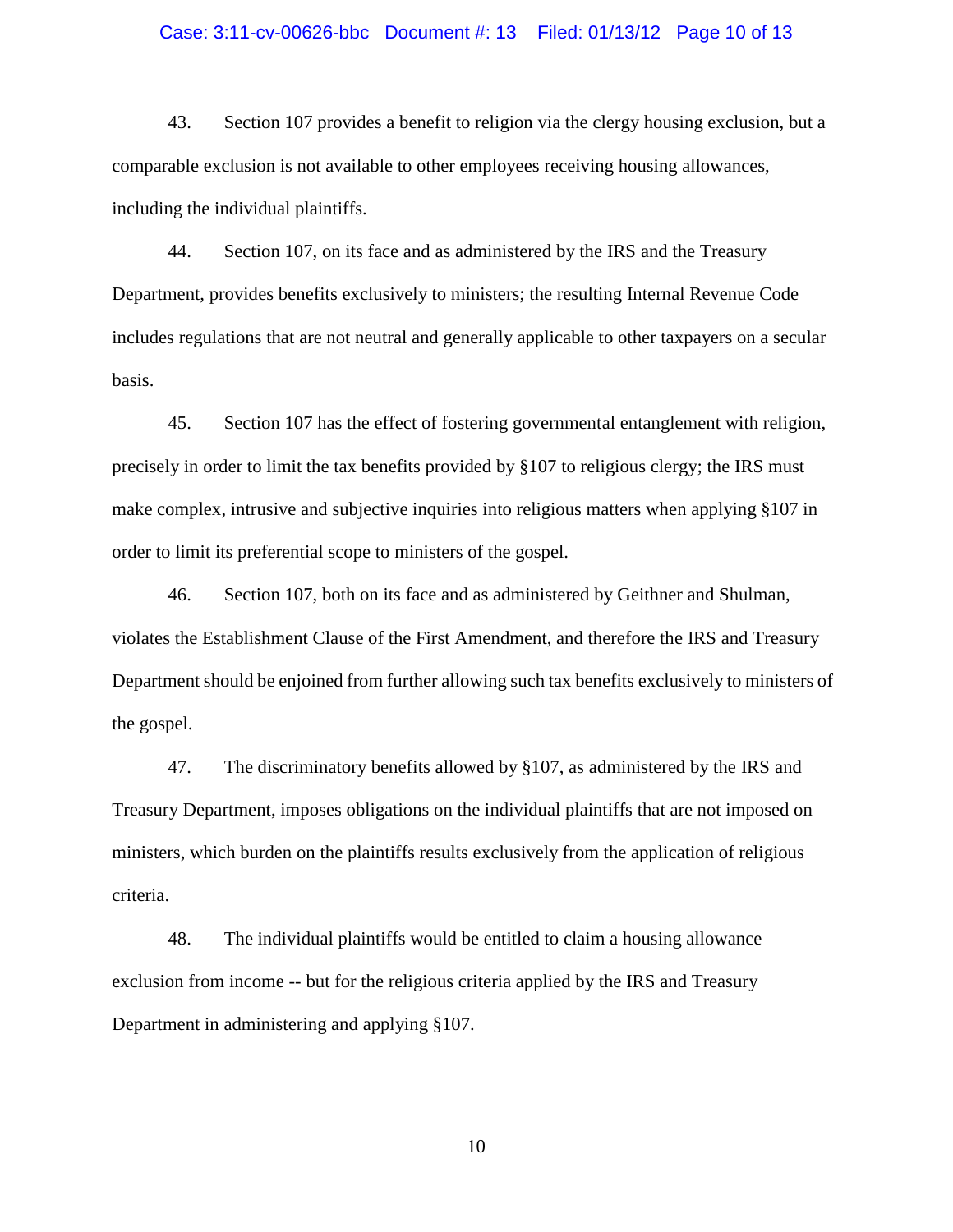## Case: 3:11-cv-00626-bbc Document #: 13 Filed: 01/13/12 Page 11 of 13

49. The exclusion allowed by the IRS and Treasury Department, pursuant to §107, is underinclusive, including because the individual plaintiffs are otherwise similarly situated to ministers who receive the benefit of the exemption, albeit ministers receive the benefit solely on the basis of religious criteria. The individual plaintiffs would otherwise qualify for the housing exemption of §107 except for the application of religious criteria by the IRS and Treasury Department.

50. The individual plaintiffs have suffered actual injury as a result of their discriminatory treatment by the IRS and Treasury Department, pursuant to §107 and implementing regulations, but they have no other available remedy because they are not entitled to the exclusion as §107 is administered and enforced by the IRS and Treasury Department.

51. As a result of the discriminatory treatment resulting from the administration of §107 by the IRS and Treasury Department, the individual plaintiffs seek equal treatment in the form of a level playing field, including by denying benefits to the favored group in this case.

52. The plaintiffs have standing to challenge the exemptions allowed by the IRS and Treasury Department, pursuant to §107 and implementing Treasury regulations, because the exemption to religious clergy is underinclusive vis-à-vis the individual plaintiffs herein, who are otherwise qualified for the housing allowance exemption except for the religious criteria utilized by the United States in regard to this tax benefit.

53. The discriminatory treatment of the plaintiffs on the basis of religious criteria violates the equal protection rights of the individual plaintiffs under the Due Process Clause of the Constitution, as well as their constitutional rights under the Establishment Clause.

54. The actions of the defendants have the effect each year of excluding hundreds of millions of dollars from taxation, and this exclusion is available only to ministers of the gospel.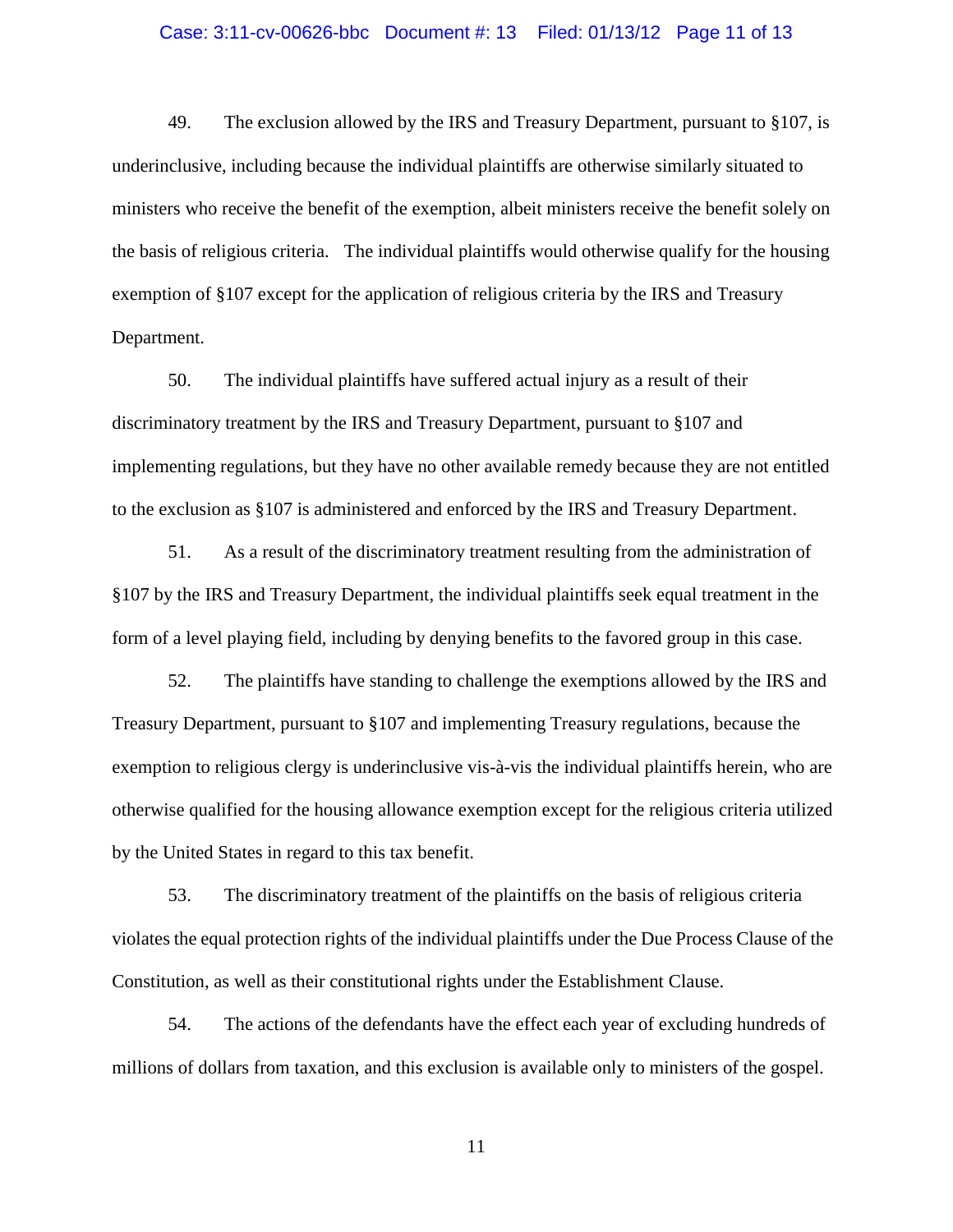## Case: 3:11-cv-00626-bbc Document #: 13 Filed: 01/13/12 Page 12 of 13

55. The tax benefits provided ministers of the gospel constitute an exclusive and discriminatory subsidy to religion in violation of the United States Constitution.

WHEREFORE, the Plaintiffs demand judgment as follows:

A. Declaring that §107 of the Internal Revenue Code, and implementing Treasury Regulations, violate the Establishment Clause and the Due Process Clause of the United States Constitution;

B. Enjoining the defendants, including the IRS and Treasury Department, from continuing to grant or allow preferential and discriminatory tax benefits under §107 of the Internal Revenue Code exclusively to religious clergy;

C. Awarding the plaintiffs their reasonable costs and disbursements of this action as allowed by law; and

D. Awarding such further relief as the Court deems just and equitable.

Dated this 13th day of January, 2012.

## BOARDMAN & CLARK LLP By

*/s/ Richard L. Bolton* Richard L. Bolton Wisconsin State Bar No. 1012552 1 South Pinckney Street, 4th Floor P. O. Box 927 Madison, WI 53701-0927 Telephone: (608) 257-9521 Facsimile: (608) 283-1709 Attorneys for Plaintiffs